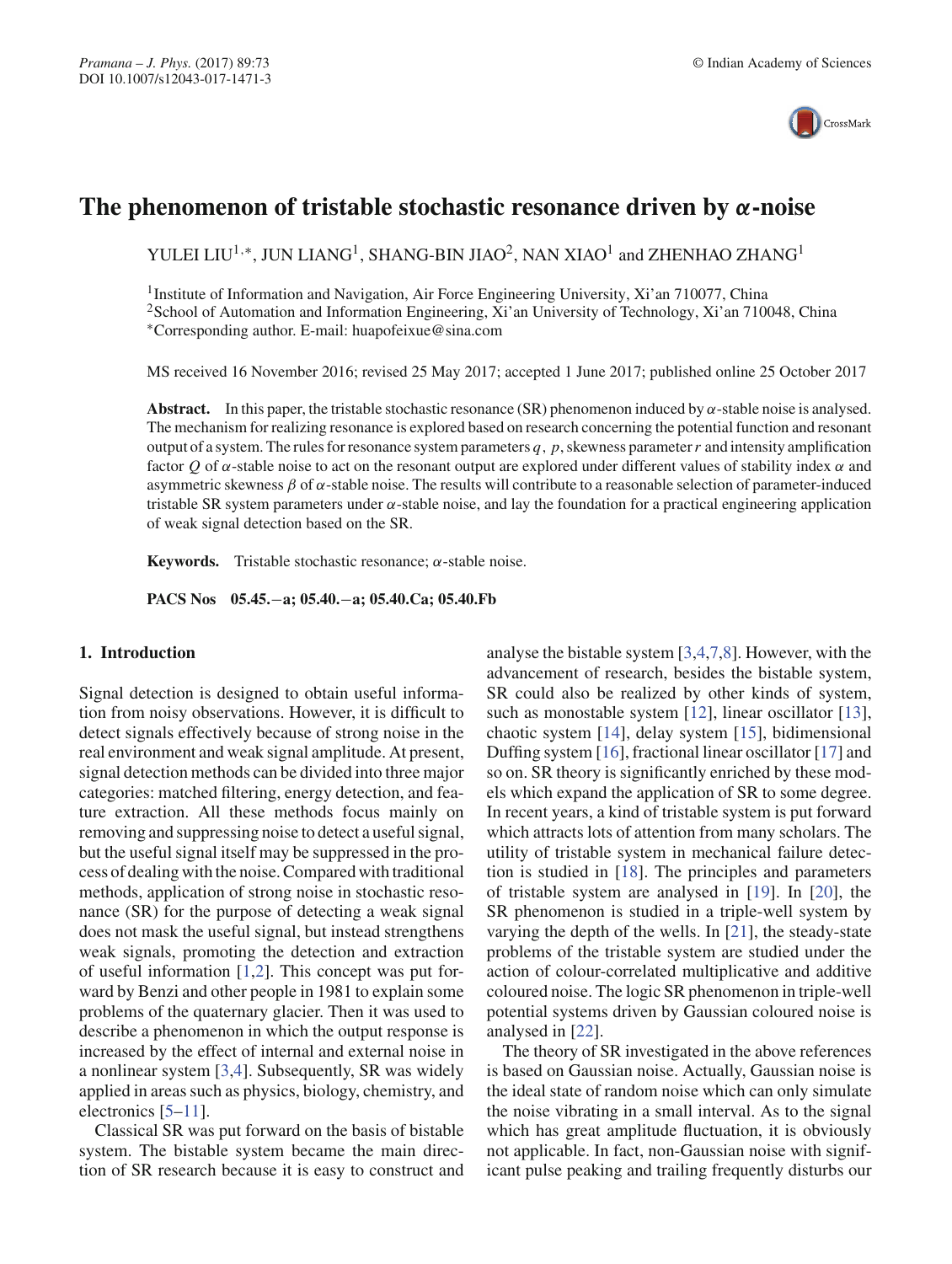daily life. This kind of noise can be described by  $\alpha$ stable distribution which can reflect really, accurately and objectively the phenomenon of stochastic disturbance. Nowadays, many scholars shift their research to analyse the phenomenon of SR under  $\alpha$ -stable noisy environment.

The phenomenon of logical SR in a trip-well potential system driven by a coloured non-Gaussian noise is investigated in [23]. The parameter-induced SR in an overdamped system with  $\alpha$ -stable noise is studied in [24]. The signal detection based on symmetric bistable system under  $\alpha$ -stable noisy background is discussed in [25]. SR of asymmetric bistable system with  $\alpha$ -stable noise is analysed in [26]. The characteristic of a power function type monostable SR system inspired by  $\alpha$ -stable noise is explored in [27]. So far, there is no published study of the phenomenon of SR induced by parameters of tristable system under  $\alpha$  stable noisy environment. In order to ensure the credibility of the experimental results, it is necessary to accurately select the appropriate parameters which can produce the phenomenon of SR. Meanwhile, the effects of each parameter need to be analysed from the perspective of physics and mathematics. In this paper, based on [19], the induction effect of every parameter to SR under  $\alpha$ -stable noisy environment is studied. On this basis, the SR caused by noise is also analysed and investigated. The influence on resonance output from noise intensity amplification coefficient *Q*, skewness *r*, system structural parameters *q* and *p* under the  $\alpha$ -stable noisy environment with different characteristic parameter  $\alpha$  and symmetry parameter  $\beta$  is studied in this paper. These results will contribute to reasonably choose the system parameters and intensity amplification factor of tristable SR system under the  $\alpha$ -stable noise, and provide a reliable basis for practical engineering application of weak signal detection by SR.

### **2. Tristable system**

## 2.1 *System model*

The first-order nonlinear Langevin equation is the most widely used system model in SR research. Like the bistable system model, a tristable SR system driven by weak signals and  $\alpha$ -noise also has the following expression:

$$
\frac{\mathrm{d}x}{\mathrm{d}t} = -\frac{\mathrm{d}U(x)}{\mathrm{d}x} + s(t) + Q\eta(t),\tag{1}
$$

where  $U(x)$  is the tristable system potential function,  $s(t) = A \sin(2\pi f t)$  is the input weak signal to be detected,  $\eta(t)$  is the input  $\alpha$ -noise,  $Q$  is the amplification coefficient of  $\alpha$ -noise.

The potential function of the classic tristable system is

$$
U(x) = \frac{a}{6}x^6 - \frac{b}{4}x^4 + \frac{c}{2}x^2 - rx.
$$
 (2)

In order to simplify the analysis, let  $a = 1$ , then

$$
U_1(x) = \frac{1}{6}x^6 - \frac{b}{4}x^4 + \frac{c}{2}x^2 - rx.
$$
 (3)

It is a tristable potential function, *b* and *c* are system structural parameters, and *b*,  $c > 0$ ,  $b^2 - 4c > 0$ . *r* is the skewness of potential function which shows the asymmetry of the tristable system. When  $r = 0$ , the potential function is symmetric along *y*-axis, and the system is called the symmetric tristable system. The minimal value of the potential function is the stable equilibrium point, and the maximum value is the unstable equilibrium point. In order to simplify the analysis, we assume two parameters *p* and  $q$  ( $p < q$ ) both of which are greater than 0. Then the tristable potential function should meet the condition

$$
\begin{cases}\nU_1'(x) = x(x+p)(x-p)(x+q)(x-q) - r \\
U_1'(p) - r < 0 \\
U_1'(q) - r < 0\n\end{cases} \tag{4}
$$

where

$$
p = \sqrt{(b - \sqrt{b^2 - 4c})/2},
$$
  
\n
$$
q = \sqrt{(b + \sqrt{b^2 - 4c})/2}.
$$

The features of tristable system are analysed in detail on the basis of equilibrium point *p* and *q* in [19].

Symmetric tristable system function under  $\alpha$ -noise is

$$
V(x) = \frac{1}{6}x^6 - \frac{b}{4}x^4 + \frac{c}{2}x^2 - rx + Q\eta(t)x.
$$
 (5)

In order to make it easy to understand, let  $r = 0$ ,  $p =$  $1, q = 2, Q\eta(t) = 0.3$ . Figure 1a shows the curve of  $U_1(x)$  and  $V(x)$  which are the potential functions before and after the  $\alpha$ -stable noise is added, respectively. The minimal points of  $U_1(x)$  are  $x_{s1,s2} = \pm m, x_{s3}$  $= 0$ , the maximum points are  $x_{u1,u2} = \pm n$ . Because of the introduction of  $\alpha$ -noise, the extreme points of  $V(x)$  are changed. Under this condition,  $V(x)$  also has three minimal points  $x'_{s1}$ ,  $x'_{s2}$ ,  $x'_{s3}$  and two maximum points  $x'_{u1}$ ,  $x'_{u2}$ . Obviously, the horizontal ordinates of these extreme points are the solution of equation  $dV(x)/dx = 0$ .

It is hard to get the closed-form expression of  $dV(x)/dx = 0$  because it contains the high order terms. Let

$$
f_1(x) = x^5 - bx^3 + cx - r
$$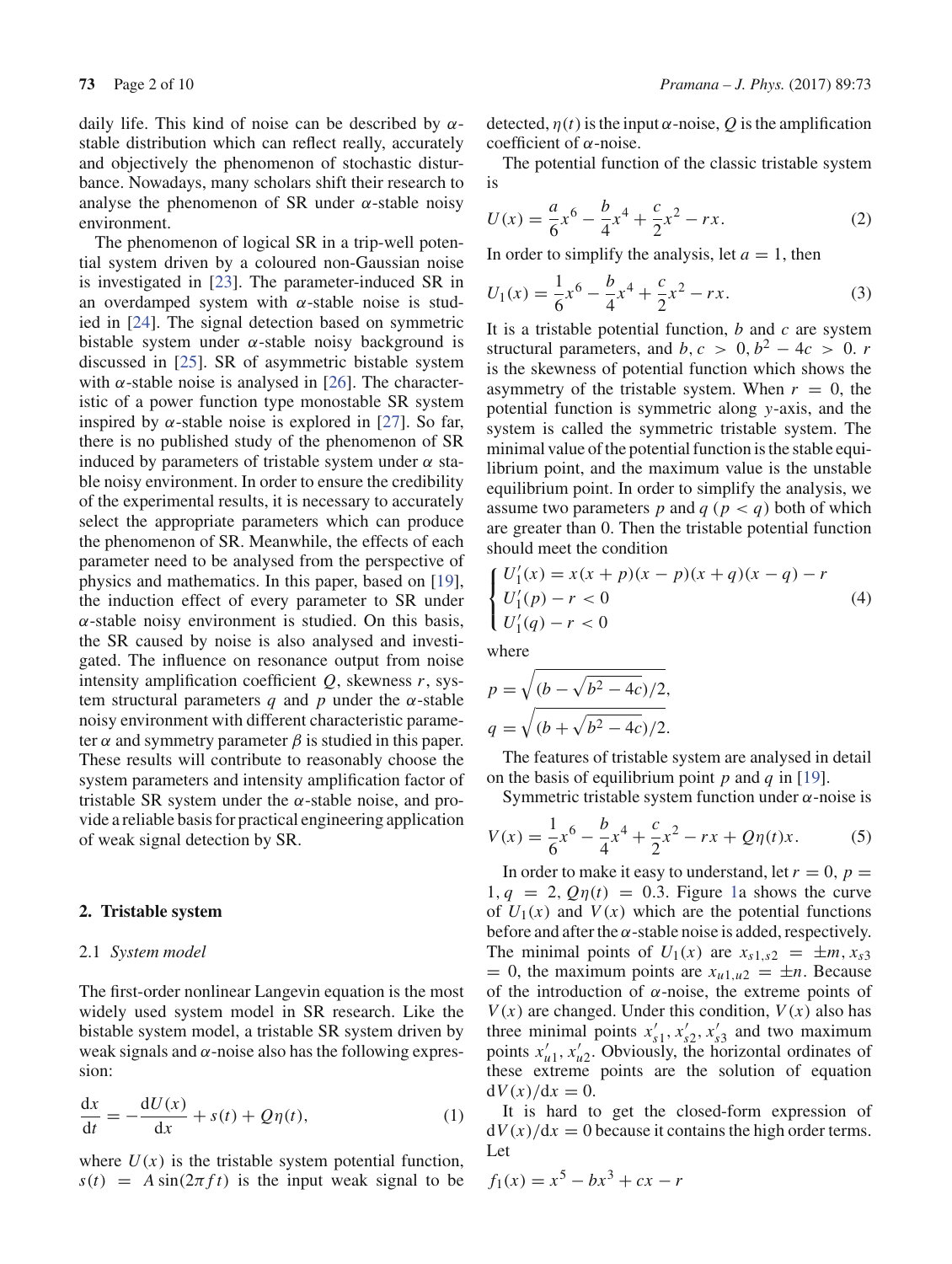

**Figure 1.** The potential function and its solution of the tristable system: (**a**) The potential function before and after modulated by noise and (**b**) the solution of the tristable system.

and

$$
f_2(x) = Q\eta(t),
$$

where  $f_1$  is the derivative of equivalent potential function without noise and  $f_2$  is the additive  $\alpha$ -stable noise. Under the same parameters in figure 1a, two curves are shown in figure 1b. Then the value of horizontal ordinate for intersection points of  $f_1$  and  $f_2$  are the solutions of  $dV(x)/dx = 0$ , corresponding to the extreme points of  $V(x)$  in figure 1a, and they perhaps are the solutions of eq. (5). Under the same parameters in figure 1a, two curves are shown as in figure 1b.

Among the five intersections of  $f_1$  and  $f_2$ ,  $x'_{u1}$  and  $x'_{u2}$  are the maximum values of potential function  $V(x)$ which are also the unstable equilibrium points. With a slight disturbance, the particle would depart these equilibrium points which actually are the unstable results of tristable system eq. (1). Among the five points of intersection, only  $x'_{s1}$ ,  $x'_{s2}$  and  $x'_{s3}$  are the stable results for eq. (1). They are also the stable equilibrium points of  $V(x)$ , the adjusted location of the potential well. The middle barrier height is

$$
\Delta U_m = \frac{2bc - (b^2 - 4c)(b - \sqrt{b^2 - 4c})}{24}
$$

and the side barrier height is

$$
\Delta U_s = \frac{(b^2 - 4c)\sqrt{b^2 - 4c}}{12}.
$$

Actually, after a short-term evolution of transient process, tristable system eq. (1) perhaps only has one stable result which has three forms:  $x'_{s1}$ ,  $x'_{s2}$  and  $x'_{s3}$ , and the specific stable output of eq.  $(1)$  is decided by the original environment.

#### 2.2 *Characterization of tristable SR*

According to Kramer's rate theory and adiabatic approximation, the transition rate of the particle in the middle potential well is

$$
r_{K,m \to s} = \frac{w_u w_0}{2\pi} \exp\left(-\frac{\Delta U_m}{Q}\right). \tag{6}
$$

The transition rate of the particle in the side potential well is

$$
r_{K,s\to m} = \frac{w_u w_s}{2\pi} \exp\left(-\frac{\Delta U_s}{Q}\right),\tag{7}
$$

where  $w_u$ ,  $w_s$  are the frequencies corresponding to the potential minimum  $x_{s1}$ ,  $x_{s2}$  and barrier top  $x_{u1}$ ,  $x_{u2}$ , respectively.  $w_0$  is the frequency corresponding to the potential minimum  $x_{s3}$ . Before the transition from one stable state to another, the particle needs to get past certain potential barriers, which means the amplitude of the input signal should be larger than a specific threshold that can be obtained through a potential function with the input signal being constant.

When the input signal is a constant *A*, the potential function without noise is

$$
V_1(x) = \frac{1}{6}x^6 - \frac{b}{4}x^4 + \frac{c}{2}x^2 + A.
$$
 (8)

When the potential function meets the conditions where the limit point coincides with the inflection point, then

$$
\begin{cases}\n\frac{\partial V_1(x)}{\partial x} = x^5 - bx^3 + cx + A = 0 \\
\frac{\partial^2 V_1(x)}{\partial^2 x} = 5x^4 - 3bx^2 + c = 0\n\end{cases}
$$
\n(9)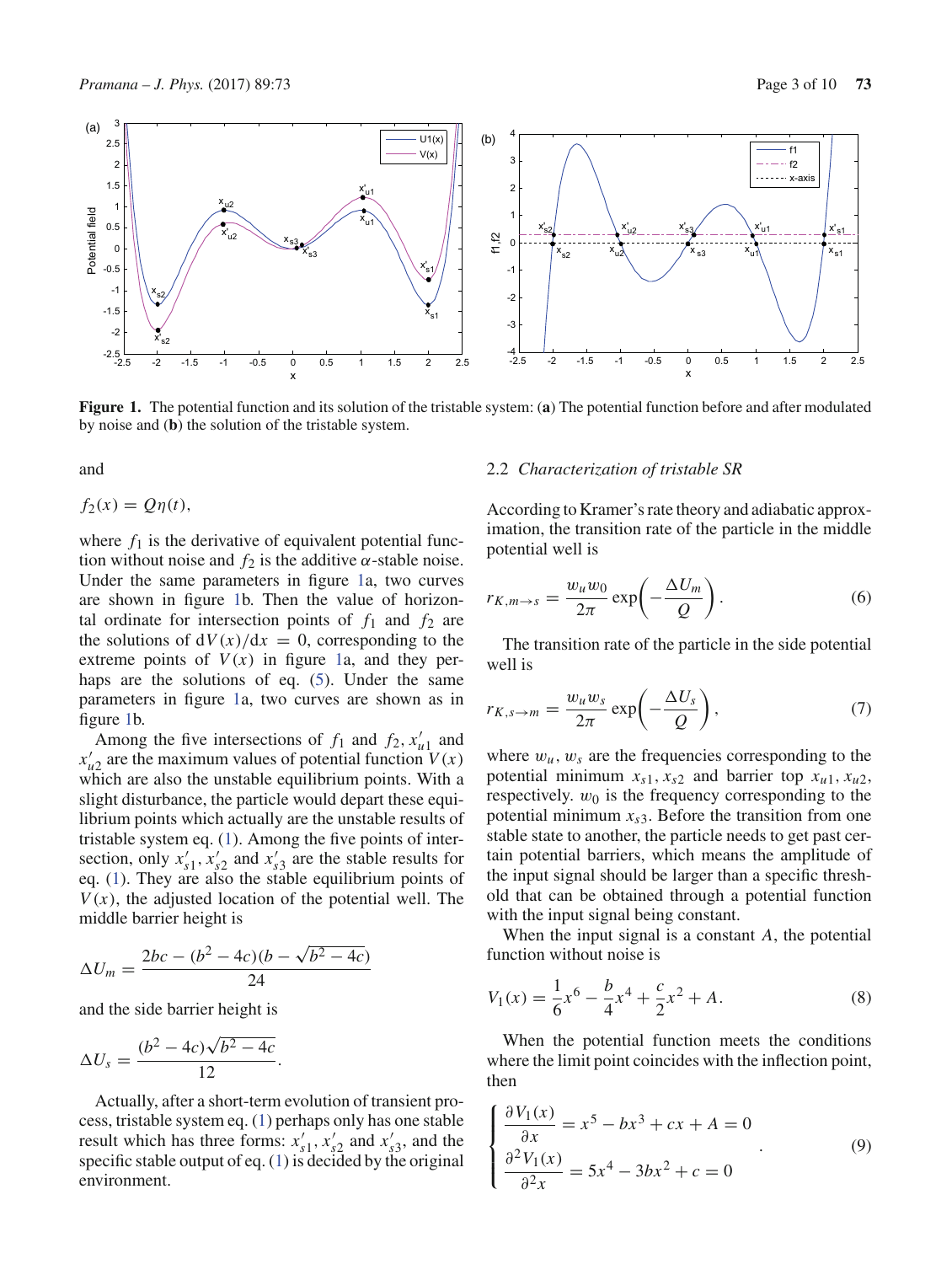The value of *A* can be calculated by solving eq. (9). Then we can obtain the input threshold of the system

$$
\begin{cases} A_{c,m \to s} = \eta_1(p,q) \\ A_{c,s \to m} = \eta_2(p,q) \end{cases} . \tag{10}
$$

When  $A \leq A_{c,m \to s}$ , the particle cannot overcome the potential barrier in either the middle potential well or the side wells. When  $A > \max(A_{c,m \to s}, A_{c,s \to m})$ , the particle can overcome the potential barrier in all potential wells and maintain periodic motion. Despite  $A < \max(A_{c,m\rightarrow s}, A_{c,s\rightarrow m})$ , with the influence of noise and the periodic signal, the system's output can conduct periodic motion between the potential wells after overcoming the barriers. This phenomenon is called tristable SR.

Therefore, two conditions need to be met to achieve tristable SR: (1) the noise-driven transition between stable states should be consistent with the cycle of the input signal, which means  $f < \min(r_{K,m\rightarrow s}, r_{K,s\rightarrow m})/2$ ; (2) the amplitude *A* of the weak signal should be slightly smaller than the critical value max( $A_{c,m\to s}$ ,  $A_{c,s\to m}$ ). Otherwise, although with the help of noise, the particle still cannot overcome the barrier to achieve SR.

Then, we report the effect of different SR stages on the mean residence time  $(T_{MR})$  on three wells. Before the resonance, the system switches rarely from one well to an adjacent well and the residence time in each well is random. The mean residence time in a higher depth well is longer than in a lower depth well. As the state gets closer to resonance, mean residence times in the wells vary. When the state reaches resonance, there is almost periodic switching between the wells. The system enters the middle well twice, once from the right well and once from the left well, during one drive cycle of the periodic input signal  $f \sin \omega t$ . And the sum of the mean residence times  $T_{MR}^L + T_{MR}^R + 2T_{MR}^M$  is *T*, where  $T (= 2\pi/\omega)$  is the period of the external periodic force. Periodic switching is lost when the state surpasses resonance. After the resonance, erratic switching occurs among the wells.

In this paper, fourth-order Runge–Kutta algorithm is utilized to solve eq. (1) (more details could be seen in [25,27]). If the characteristic index  $\alpha$ -becomes bigger, the intensity of the pulse of  $\alpha$ -stable noise will become weaker, which would result in the fast change of route in long-term transition. Thus, artificial block should be executed on the output signal  $x(t)$  during the simulation [28], so as to prevent the infinite jump of particle. The block function is selected as: when  $|x(t)| > 2$ ,  $x(t) =$  $sign(x(t)) \times 2$ .

# **3.** *α***-Stable distribution**

# 3.1 *Characteristic function of* α*-stable distribution*

When Levy studied the centre limit theory in 1952, he published  $\alpha$ -stable distribution whose probability density function and distribution function have no explicit expression except for some special situations, such as the Levy distribution, Cauchy distribution and normal distribution. Thus, characteristic function is used to describe  $\alpha$ -stable distribution. If the random variable  $x$  obeys  $\alpha$ -stable distribution, its characteristic function can be expressed as [29,30]

 $\varphi(t)$ 

$$
= \begin{cases} \exp[-\gamma |t| \left(1 + i\beta \frac{2}{\pi} sign(t) \log |t|\right) + i\delta t], \alpha = 1\\ \exp[-\gamma^{\alpha} |t|^{\alpha} \left(1 - i\beta sign(t) \tan \frac{\pi \alpha}{2}\right) + i\delta t], \alpha \neq 1 \end{cases}
$$
(11)

where  $\alpha \in (0, 2]$  is the characteristic exponent which decides the impulse and trailing;  $\beta \in [-1, 1]$  is the skewness which is used to clarify the symmetric degree;  $\gamma \in [0, +\infty)$  is the scale parameter to measure the distribution degree of sample and average value;  $\delta \in$  $(-\infty, +\infty)$  is the location parameter to decide the distribution centre.  $\alpha$ -stable distribution is expressed by *S*<sub>α</sub>( $γ$ ,  $β$ ,  $δ$ ) with three special examples: (1) when  $\alpha = 2$ , the normal distribution is showed in figure 2a where the average value is  $\delta$  and the variance is  $2\gamma^2$ , (2) when  $\alpha = 1$ ,  $\beta = 0$ , Cauchy distribution is showed in figure 2b with the location parameter of  $\delta$  and scale parameter of  $\gamma$ , (3) when  $\alpha = 0.5$ ,  $\beta = 1$ , the Levy distribution is showed in figure 2c with the location parameter of δ and scale parameter of  $γ$ .

#### 3.2 *The generation of* α*-stable distribution*

It is supposed that there are two independent random variables *V*, *W*, where *V* is the uniform distribution of  $(-\pi/2, \pi/2)$  and *W* is the exponential distribution with the average value of 1. Then the variable *X* which obeys  $\alpha$ -stable distribution can be obtained by the method of Janicki–Weron [24,26].

When  $\alpha \neq 1$ ,

$$
X = N_{\alpha,\beta,\sigma} \frac{\sin(\alpha (V + M_{\alpha,\beta}))}{(\cos(V))^{1/\alpha}} \times \left[ \frac{\cos(V - \alpha (V + M_{\alpha,\beta}))}{W} \right]^{(1-\alpha)\alpha} + \mu \qquad (12)
$$

where

$$
M_{\alpha,\beta} = \frac{\arctan(\beta \tan(\pi \alpha/2))}{\alpha},
$$
  
\n
$$
N_{\alpha,\beta,\sigma} = \sigma [\cos(\arctan(\beta \tan(\pi \alpha/2)))]^{-1/\alpha}.
$$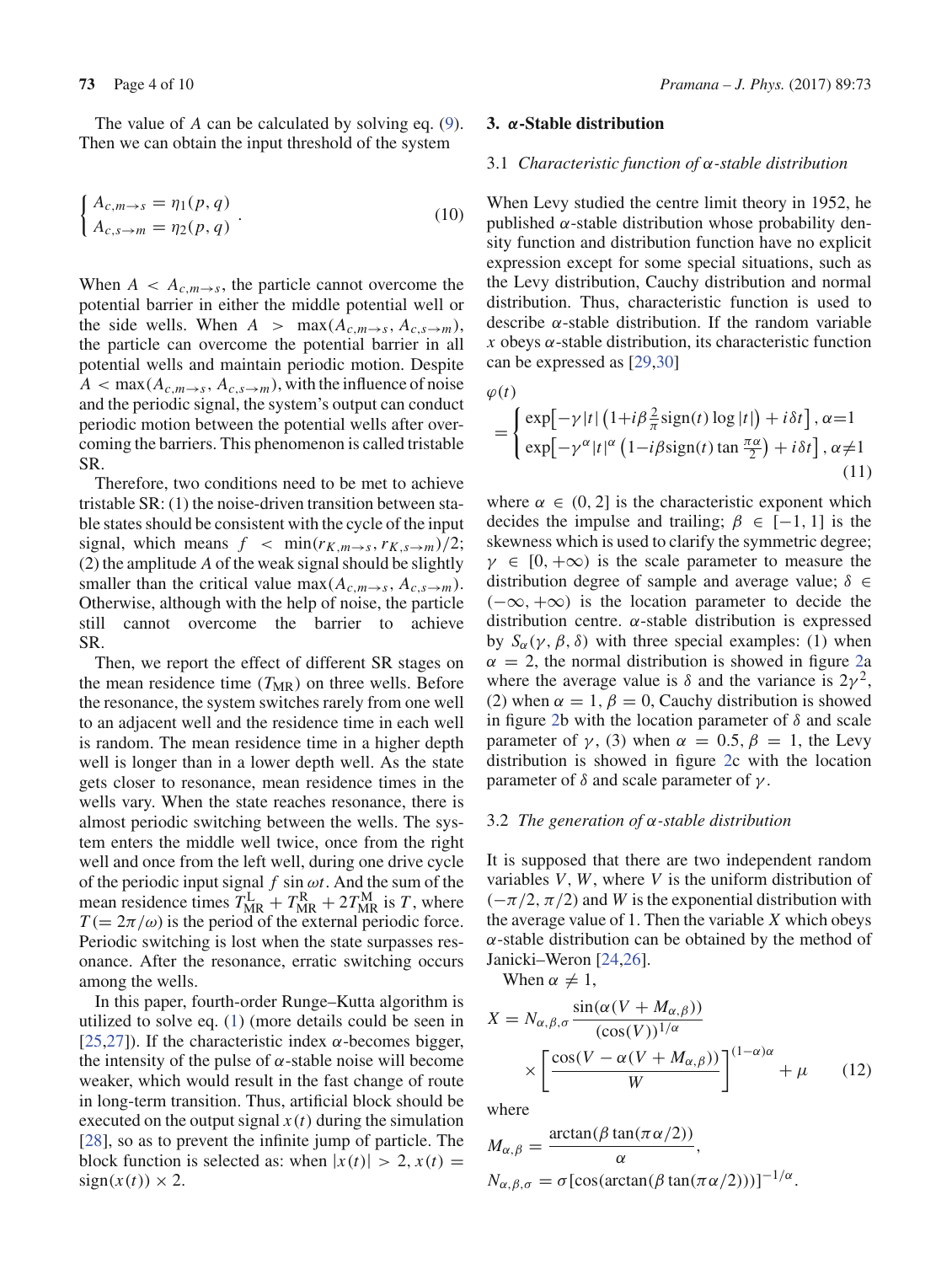

**Figure 2.** The probability density function (PDF) of  $\alpha$ distribution  $S_\alpha(\gamma, \beta, \delta)$ : (**a**) the PDF of  $\alpha$  distribution  $S_2(\gamma, 0, \delta)$ , where  $(\gamma, \delta) \in \{(1, 0), (1, 1), (1, -1), (2, 0),$ (1, 1), (1, -1)}; (**b**) the PDF of  $\alpha$  distribution  $S_1(\gamma,$ 0, δ), where  $(\gamma, \delta) \in \{ (0, 0), (0, 1), (0, -1), (0, 0), (0, 2),$ (0, -2)}; (c) the PDF of  $\alpha$  distribution  $S_{0.5}(\gamma, 1, \delta)$ , where  $(\gamma, \delta) \in \{(1, 0), (1, 1), (1, -1), (2, 0), (3, 2), (3, -2)\}.$ 

When  $\alpha = 1$ ,

$$
X = \frac{2\sigma}{\pi} \left[ (\pi/2 + \beta V) \tan(V) -\beta \ln \left( \frac{(\pi/2)W \cos(V)}{\pi/2 + \beta V} \right) \right] + \mu.
$$
 (13)

## **4. The mean of SNRI**

Signal-noise ratio (SNR), signal-noise ratio increase (SNRI) and the degree of multifactuality (DM) [31] are the indexes to evaluate the influence on input signal of system, which are widely used in SR system. Sure, we can use SNR for evaluating, but for the strength and improvement effect on input signal from SR system, SNRI is still better. And compared with DM, SNRI is easier to calculate. Thus, SNRI is chosen as the indicator to measure SR system. SNRI is defined as

$$
SNRI = \frac{S_{\text{out}}(f_0)/n_{\text{out}}(f_0)}{S_{\text{in}}(f_0)/n_{\text{in}}(f_0)},
$$
\n(14)

where  $S_{\text{out}}(f_0)$  and  $S_{\text{in}}(f_0)$  are the input and the output power of the signal respectively.  $n_{\text{out}}(f_0)$  and  $n_{\text{in}}(f_0)$ are the input and the output power of the  $\alpha$ -stable noise respectively.

From eq. (14), if the signal of SR system is required to strengthen and improve, let  $SNRI > 1$ , and as SNRI is increasing, the performance of SR would be improved.

In order to avoid accidental situation and increase the reliability of data, all the simulation experiments in this paper use the mean of *K* times SNRI (MSNRI) to measure the improved performance of tristable system which is defined as

$$
MSNRI = \frac{1}{K} \sum_{k=1}^{K} SNRI_k,
$$
\n(15)

where *K* is the time of simulation experiments and SNRI*<sup>k</sup>* is the SNRI of the *k*th simulation experiment.

# **5. The SR of tristable system driven by** *α***-stable noise**

In the study of SR phenomenon, the simulation system chooses the signal

$$
s(t) = A\sin(2\pi f_0 t)
$$

submerged in  $\alpha$ -stable noise, where

$$
A = 0.1, f_0 = 0.01 \,\text{Hz}.
$$

The sample frequency  $f_s = 5$  Hz, characteristic indexes are  $\alpha = 1, \beta = 0, \delta = 1, \gamma = 0$  ( $\alpha$ -noise) and  $\alpha = 2, \beta = 0, \delta = 1, \gamma = 0$  (Gaussian noise) respectively, and the system parameters are  $p = 0.5$ ,  $q = 1.2$ . The noise intensity is in the interval of [0, 1], and the simulation number of times  $K$  is 100. As figure 3 shows, the curve of MSNRI and  $A_m$ , the mean of  $K$  times spectrum peaks, changes with noise intensity *Q* when  $f = f_0$ .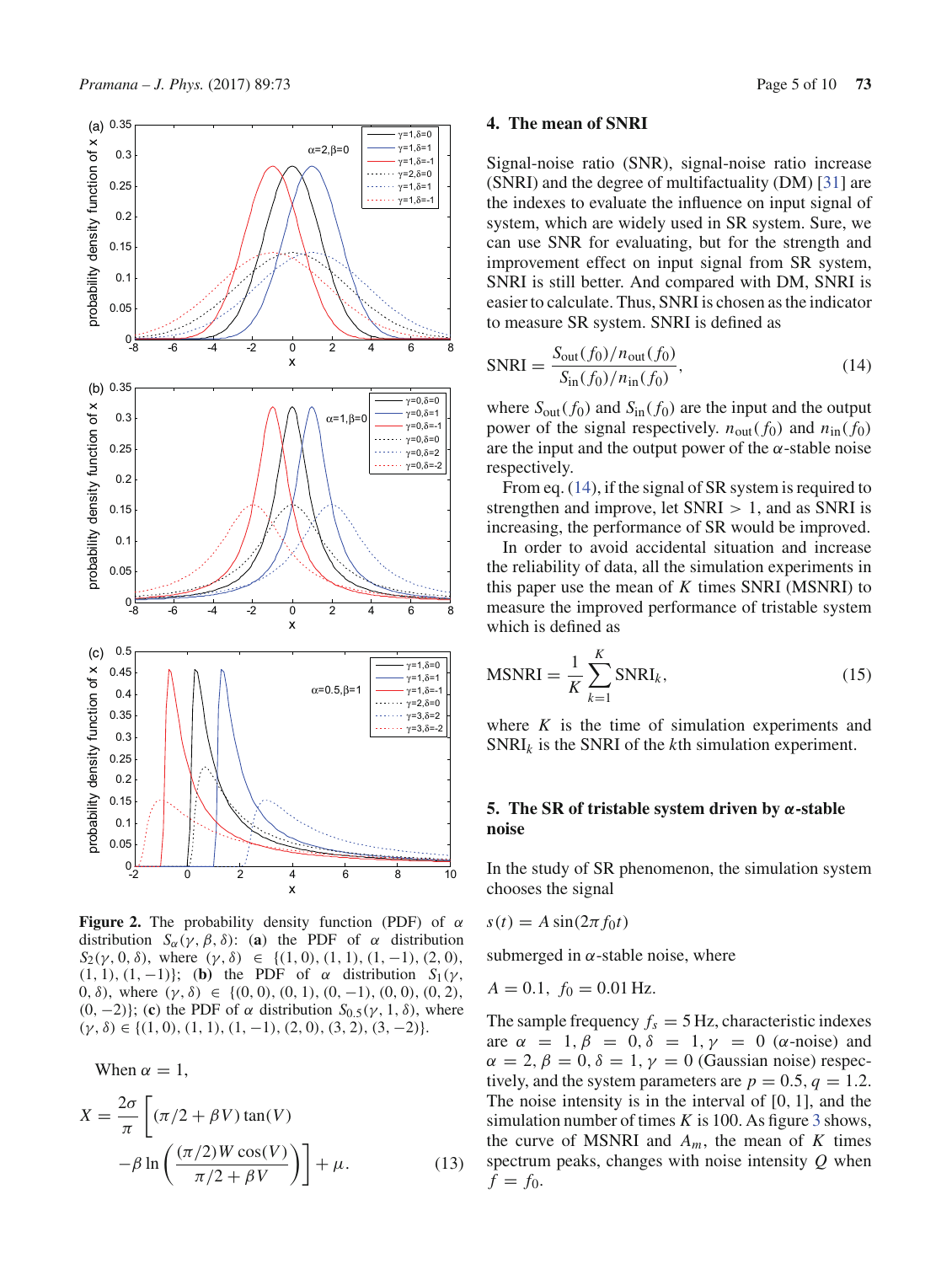

**Figure 3.** The curves of output signal vs. noise intensity *Q*: (a) MSNRI–*Q* curves and (b)  $A_m$ –*Q* curves.

*Am* indicates the absolute intensity of the output characteristic signal. The MSNRI reflects the identification ability of the output signal relative to the input signals. Both *Am* and MSNRI increased first and then decreased with the increase of *Q*. What is more, they hit the peak value under the optimal noisy intensity  $Q_{op}$ , which are the classical features of SR. As a result, SR can be realized by the tristable system described in eq. (1) under noisy environment.

If the parameters in figure 3 remain unchanged, when  $Q = 0.09$ , the phenomenon of SR can be realized by the tristable system. Figure 4 shows a part of the lowfrequency wave (0–0.25 Hz) of the input and output signal respectively. From it we can see that the normalized peak of the output spectrum reached the maximum value at  $f = f_0$ , and much larger than that of the input spectrum. Meanwhile, the noise power of highfrequency transfer to the region of low frequency and the spectrum of output signal nearly obeys Lorentz distribution. As a result, noise plays an active role in tristable SR system. The SR phenomenon can be achieved either



**Figure 4.** The SR of the tristable system: (**a**) waveform, (**b**) spectrum of the input signal and (**c**) spectrum of the output signal.

under Gaussian noise or  $\alpha$ -stable noise. The main difference is that the intervals of system parameters which could induce SR effect are distinct. From figure 3, we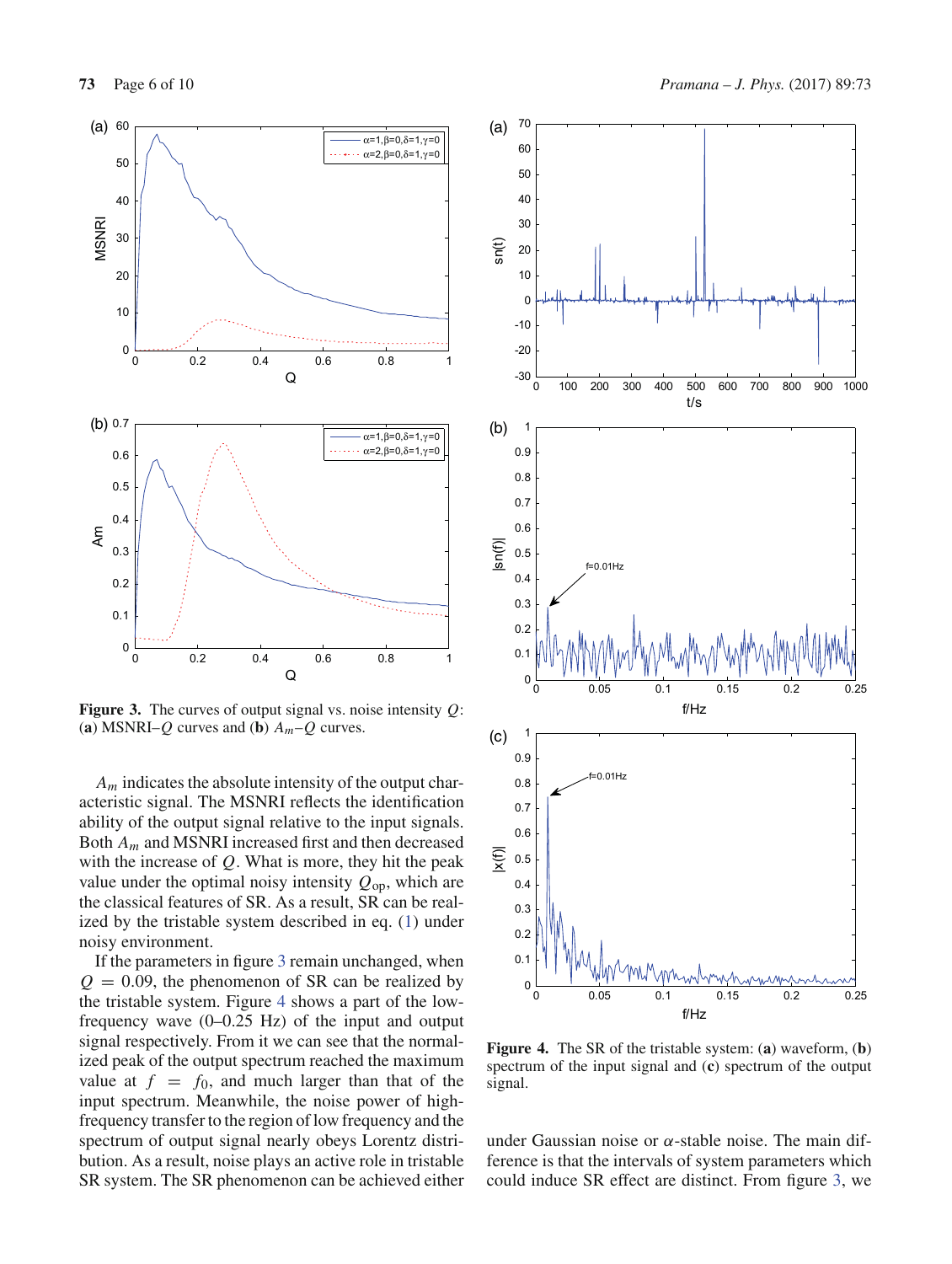

**Figure 5.** MSNRI vs.  $q$  curves under different  $\alpha$  values.

can see that the parameter region of *Q* that can realize robust SR under α-stable noise would move to the left and become larger compared to the case of Gaussian white noise.

#### 5.1 *The SR under different characteristic indexes* α

When  $\alpha = 0.2, 0.6, 1, 1.4$  and 1.8 respectively, other parameters of noise distribution:  $\beta = 0, \delta = 1, \gamma =$ 0, both signals to be detected and sampling frequency remain unchanged. According to the related parameters, when  $Q = 0.09$ ,  $p = 0.5$ , the curve of MSNRI vs. system parameter  $q$  is shown in figure 5.

Figure 6 shows the curve of MSNRI vs. *p* when  $q =$ 1.2,  $Q = 0.09$ . Figure 7 shows the curve of MSNRI vs. *r* when  $p = 0.5$ ,  $q = 1.2$ ,  $Q = 0.09$ .

Figure 5 shows the curves of MSNRI changing with *q* under different  $\alpha$ . Thus, SR can be realized by changing *q*. When  $q \in [0.5, 2.25]$ , it can be seen that MSNRI first increased and then decreased. It means that the particle jumps out of the potential barrier under the combined action of noise and input signal, then the SR appears when the particle jumps in different potential wells. When  $q$  is increased from 0.5 to 1.05, the most suitable match between noise, non-linear system and input signals would be gradually realized. When  $q = 1.05$ , MSNRI would hit the peak in this interval. When  $q$  is increased from 1.05 to 2.25, the potential barrier would continue to increase, and the most suitable match would disappear, leading to the decrease of MSNRI.

From figure 6, there is a peak when MSNR changes with *p*. And when  $p \in [0.08, 0.92]$ , the curves in figure 6 show an uptrend at first and then a downtrend which is the typical phenomenon of SR. Figure 7 shows the





**Figure 6.** MSNRI vs. *p* curves under different  $\alpha$  values.



**Figure 7.** MSNRI vs.  $r$  curves under different  $\alpha$  values.

curves when MSNRI changes with symmetric parameter *r* under different  $\alpha$  with many wave peaks. When  $r = 0$ , MSNRI is the highest and the curve is symmetric, which means the effect of SR is the best when the tristable system is symmetric.

For certain values of *q* (*p* or*r*), there is the interval of *p* (*q* or *r*) in which the resonance is better. Meanwhile, the resonance interval of  $q$  ( $p$  or  $r$ ) basically remains unchanged when  $\alpha$  changes. In  $q$  interval ( $p$  or  $r$ ), when  $\alpha = 1$ , MSNRI is the highest which is the best output effect of SR. When  $\alpha$  diverges from 1, the output effect of SR system becomes weaker.

Similarly, if *q*, *p* are fixed, the curves of MSNRI changing with *Q* are shown in figure 8 under different α. As noise intensity *Q* increases, all the MSNRI hit the peak value under every  $\alpha$  showing an uptrend and then a downtrend, indicating that an optimum value is reached to achieve the best SR effect. Most intervals of *Q* with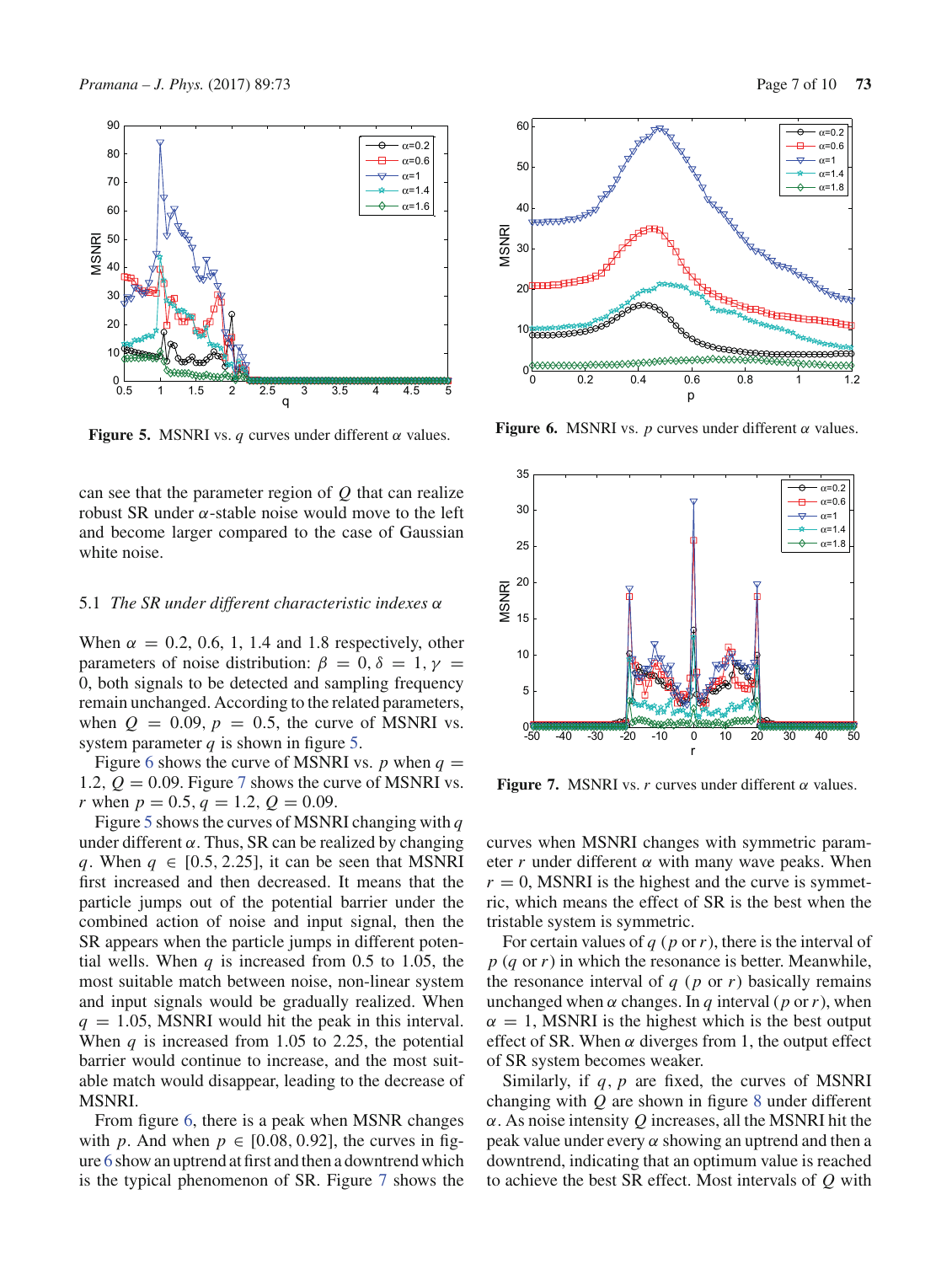

**Figure 8.** MSNRI vs.  $Q$  curves under different  $\alpha$  values.



**Figure 9.** MSNRI vs. *q* curves under different β values.

better resonance effect lie in [0, 0.4]. When  $\alpha = 1$ , the MSNRI hits the highest value. As characteristic index of  $α$  deviates from 1, MSNRI decreases.

#### 5.2 *SR under different values symmetric parameter* β

The symmetric parameter  $\beta$  is  $-1$ , 0 and 1 respectively, other noise parameters have corresponding values such as  $\alpha = 1, \delta = 1, \gamma = 0$ , signal to be detected and sampling frequency remains unchanged. It is assumed that when  $Q = 0.09$ ,  $p = 0.5$ , then a simulated curve of MSNRI is depicted with different values of *q* (figure 9). And when  $q = 1.2$ , the MSNRI curve by varying p is shown in figure 10. When the systematic structure parameter  $p = 0.5$ ,  $q = 1.2$ , the MSNRI curve is shown in figure 11 with skewness parameter *r* changing.

Just like the change of MSNRI under different  $\alpha$ , the curve of MSNRI also has peak value with the change



**Figure 10.** MSNRI vs.  $p$  curves under different  $\beta$  values.



**Figure 11.** MSNRI vs. *r* curves under different  $\beta$  values.

of system parameters under different  $\beta$ . And with the change in  $\beta$  and system parameters, similar things have happened to MSNRI. From figure 9, we can see that the MSNRI graph fluctuates with different *q* under different β. When  $q \in [0.65, 2.25]$ , potential barrier height has been affected leading to particle jump and SR.

From the MSNRI curves by varying *q*, *p* and *r* respectively, it can be seen that good resonance effect can be established in fixed *q* (*p* or *r*) with relevant *p* (*q* or *r*). And after further and careful observation in every interval, it can be seen that the interval of  $q$ ,  $p$  and  $r$  with better resonance effect does not change with  $\beta$ . By vertical contrast, we also realize that when  $\beta = 0$ , MSNRI is higher than that when  $\beta \neq 0$ .

When the symmetric parameter  $\beta$  differs, the trend of MSNRI changing with *Q* is shown in figure 12. It shows that there is a better resonance effect in the *Q* interval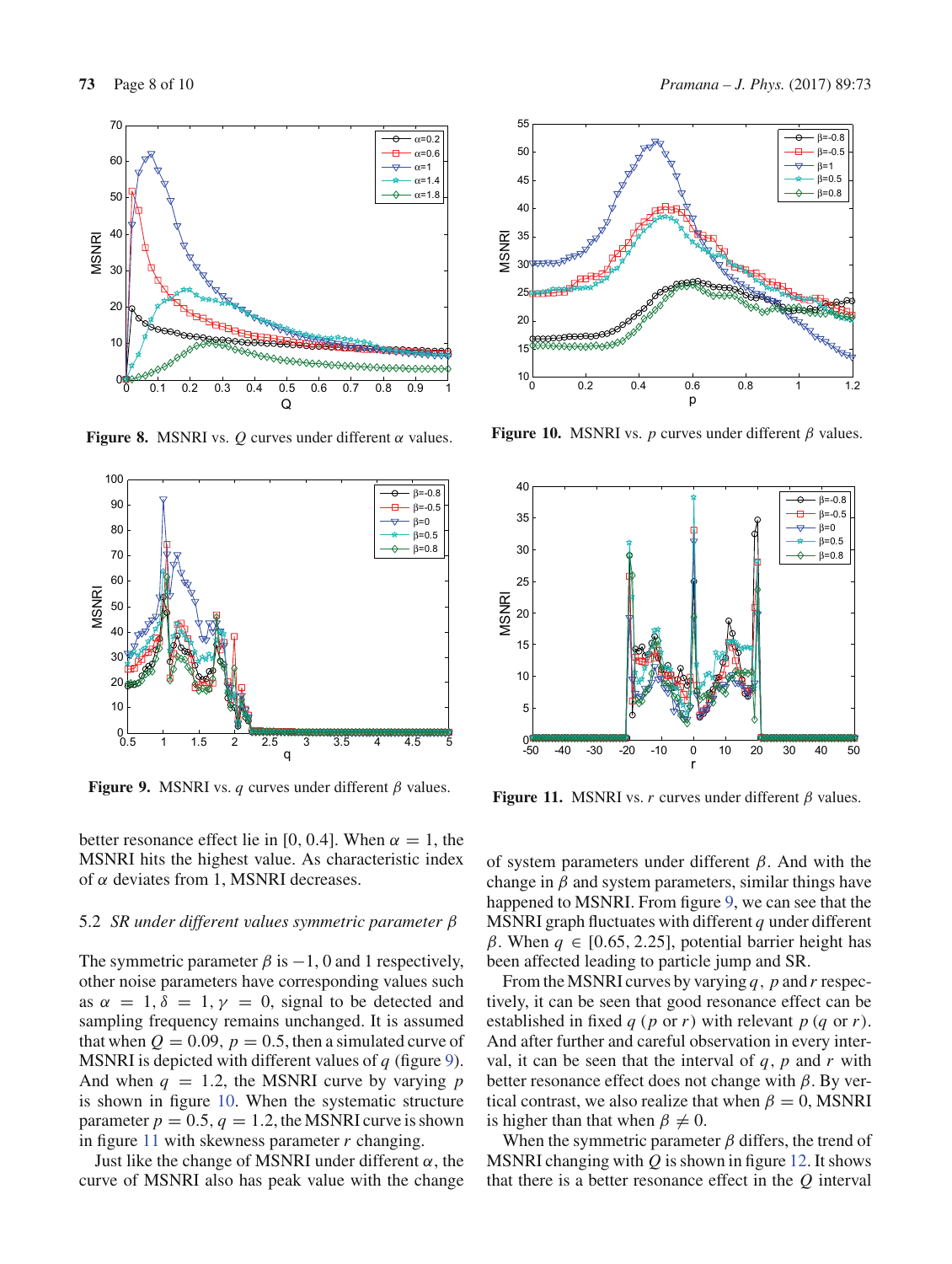

**Figure 12.** MSNRI vs.  $Q$  curves under different  $\beta$  values.

converging in the same area. And when  $\beta = 0$ , MSNRI is higher than that when  $\beta \neq 0$ .

## **6. Conclusion**

In this paper, the SR under  $\alpha$ -stable noise environment centring on tristable system is investigated. The laws for the resonant output of tristable system, governed by parameters *q* and *p*, the intensity amplification factor *Q* of  $\alpha$ -noise, the skewness  $r$ , are explored under different values of characteristic index  $\alpha$  and symmetry parameter  $\beta$  of  $\alpha$ -noise. Results show that no matter whether it is under any different characteristic index  $\alpha$  or symmetric parameter β of the α-noise, the weak signal can be detected by adjusting the system parameters *q* (*p* or *r*). The intervals of *q* (*p* or*r*) which can induce SR are certain, and do not change with  $\alpha$  or  $\beta$ . Moreover, the same rule is found, which by adjusting the intensity amplification factor  $Q$  of  $\alpha$ -noise, can also realize the synergistic effect when studying the noise-induced SR, and the interval of *Q* does not change with  $\alpha$  nor  $\beta$ ; the best value of characteristic index is  $\alpha = 1$  under any system parameters, and the best value of symmetry parameter is  $\beta = 0$  under any system parameters. So, the system performance is best when  $\alpha = 1$  and  $\beta = 0$ , and the more deflective with 1 the  $\alpha$  is, the weaker the SR effect is. Finally, the function of skewness *r* is investigated, and it is found that the system performance is better when  $r = 0$  and  $r = \pm 20$ . The SR effect is best when  $r = 0$ . Meanwhile,  $r = 0$  is the symmetry axis of the MSNRI curve, and does not change with  $\alpha$  nor  $\beta$ . Put it another way, the SR becomes strongest in a symmetric tristable system. These results will contribute to reasonably choosing the system parameters and intensity amplification factor of power function type tristable SR system under  $\alpha$ -noise, and provide a reliable basis for practical engineering application of weak signal detection by SR.

## **References**

- [1] B Ando and S Graziani, *Stochasticresonance: Theory and applications* (Kluwer Academic Publishers, 2000)
- [2] S Rajasekar and M A F Sanjuan, *Nonlinear resonances* (Springer, 2016)
- [3] L Gammaitoni, P Hänggi, P Jung and F Marchesoni, *Rev. Mod. Phys.* **70**, 223 (1998)
- [4] J Fan, W L Zhao and M L Zhang, *Acta Phys. Sin.***63**, 110506 (2014), doi:10.7498/aps.63.110506
- [5] C Nicolis, *Tellus* **34**, 1 (2010), doi:10.1111/j.2153-3490. 1982.tb01786.x
- [6] Y C Hung and C K Hu, *Comput. Phys. Commun.* **182**, 249 (2011), doi:10.1016/j.cpc.2010.07.002
- [7] R Benzi, A Sutera and A Vulpiani, *J. Phys. A: Math. Gen*. **14**, 453 (1981), doi:10.1088/0305-4470/14/11/006
- [8] P M Shi, Q Li and D Y Han, **54**, 526 (2016), doi:10. 1016/j.cjph.2016.07.003
- [9] Y B Li, B L Zhang, Z X Liu and Z Y Zhang, *Acta Phys. Sin*. **63**, 16054 (2014), doi:10.7498/aps.63.160504
- [10] Y Qin, Y Tao, Y He and B P Tang, *J. Sound Vib.* **333**, 7386 (2014), doi:10.1016/j.jsv.2014.08.039
- [11] J Wang and Q B He, *IEEE Trans. Instrum*. *Meas.* **64**, 564 (2015), doi:10.1109/TIM.2014.2347217
- [12] N G Stocks, N D Stein and P V E McClintock, *J. Phys. A* **26**, 385 (1993), doi:10.1016/0375-9601(93)91186-9
- [13] F Guo, H Li and L Jing, *Chin. J. Phys*. **53**, 18 (2015), doi:10.6122/CJP.20141027A
- [14] I Gomes, C R Mirasso, R Toral and O Calvo, *Physica A* **327**, 115 (2003), doi:10.1016/S0378-4371(03)00461-8
- [15] C Masoller, *Phys. Rev. Lett.* **88**, 034102 (2002), doi:10. 1103/PhysRevLett.88.034102
- [16] L Gammaitoni, F Marchesoni, E Menichella-Saetta and S Santucci, *Phys. Rev. Lett.***62**, 349 (1989), doi:10.1103/ PhysRevLett.62.349
- [17] Z Q Huang and F Guo, *Chin. J. Phys*. **54**, 69 (2016), doi:10.1016/j.cjph.2016.03.005
- [18] Z H Lai and Y G Leng, *Sens.***15**, 21327 (2015), doi:10. 3390/s150921327
- [19] Z H Lai and Y G Leng, *Acta Phys. Sin*. **64**, 200502 (2015), doi:10.7498/aps.64.200503
- [20] S Arathi and S Rajasekar, *Phys. Scr.* **84**, 065011 (2011), doi:10.1088/0031-8949/84/06/065011
- [21] M P Shi, P Li and D Y Han, *Acta Phys*. *Sin.* **63**, 170504 (2014), doi:10.7498/aps.63.170504
- [22] H Q Zhang, Y Xu, W Xu and X C Li, *Chaos***22**, 043130 (2012), doi:10.1063/1.4768729
- [23] H Q Zhang, T T Yang, W Xu and Y Xu, *Nonlinear Dyn.* **76**, 649 (2014), doi:10.1007/s11071-013-1158-3